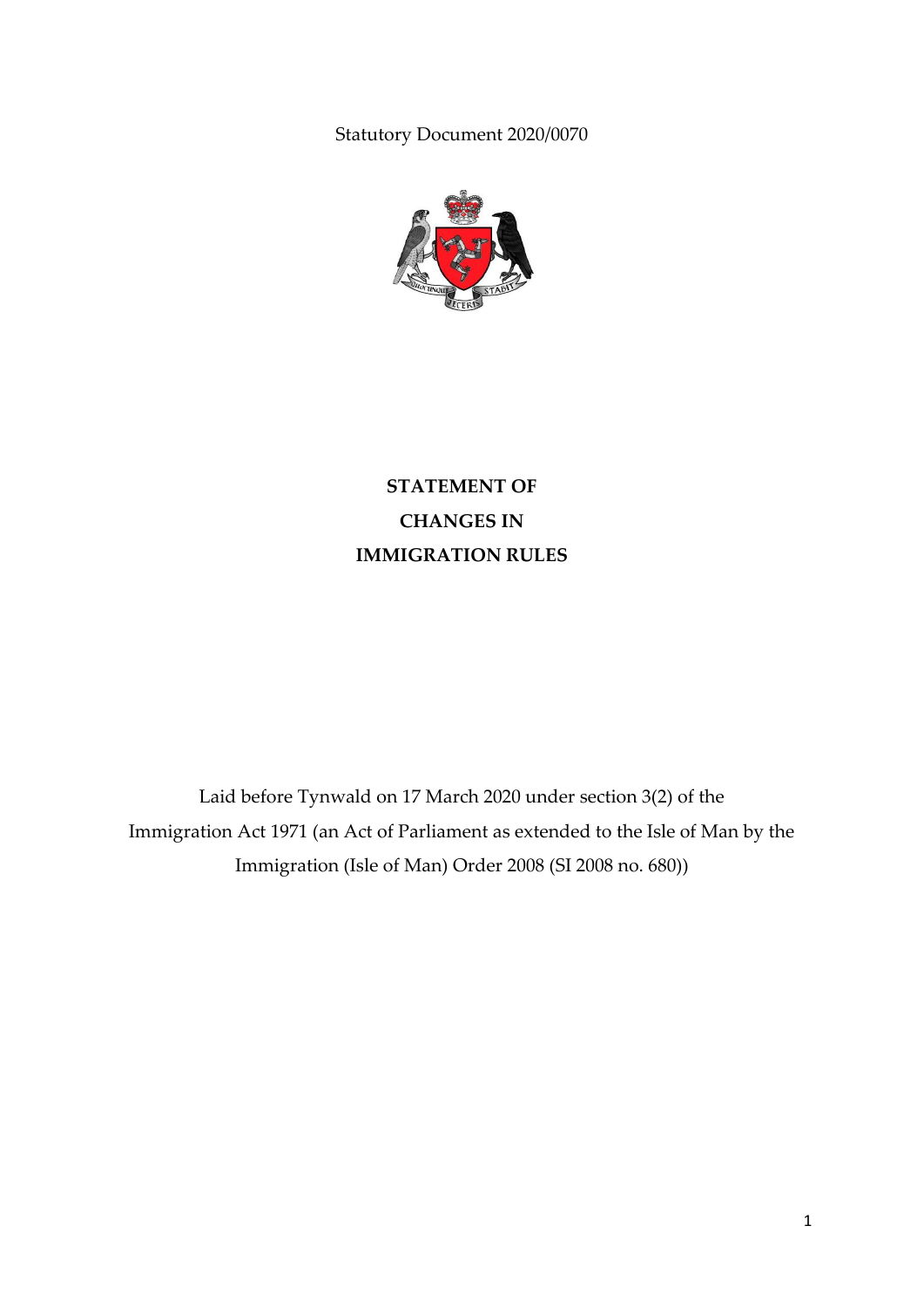The Cabinet Office has made the following changes to the Immigration Rules laid down by it as to the practice to be followed in the administration of the Immigration Act  $1971^{\mathrm{\scriptscriptstyle I}}$  (of Parliament) as it has effect in the Isle of Man<sup>2</sup> for regulating entry into and the stay of persons in the Isle of Man and contained in the Statement laid before Tynwald on 17 May 2005<sup>3</sup> .

# **Commencement**

All changes set out in this Statement take effect on 31 March 2020.

# **Changes to Part 5**

5.1 In sub-paragraph  $144(vi)(b)(1)$ , for "approved by the Minister for these purposes, as listed in Appendix O", substitute "approved by the Secretary of State for these purposes, as published on the UK Visas and Immigration pages of Gov.uk".

# **Changes to Part 8**

- 8.1 In paragraph A281, for ""English language test provider approved by the Minister" means a provider specified in Appendix O", substitute ""English language test provider approved by the Secretary of State" means a provider published on the UK Visas and Immigration pages of Gov.uk for this purpose".
- 8.2 In sub-paragraph 281(a)(ii), for "English language test provider approved by the Minister", substitute "English language test provider approved by the Secretary of State".
- 8.3 In sub-paragraph 284(ix)(a), for "English language test provider approved by the Minister", substitute "English language test provider approved by the Secretary of State".
- 8.4 In sub-paragraph 290(vii)(a), for "English language test provider approved by the Minister", substitute "English language test provider approved by the Secretary of State".
- 8.5 In sub-paragraph 295A(a)(ii), for "English language test provider approved by the Minister", substitute "English language test provider approved by the Secretary of State".

1

 $1$  1971 c. 77

<sup>&</sup>lt;sup>2</sup> See the Immigration (Isle of Man) Order (S.I. 2008 No 680)

<sup>3</sup> S.D. 62/05 amended by S.D.692/05, S.D. 442/06, S.D. 547/06, S.D. 781/06, S.D. 871/06, S.D. 124/07, S.D. 303/07, S.D. 534/07, S.D. 02/08, S.D. 500/08, GC 32/09, GC 35/09, GC 14/10, GC 26/10, GC 02/11, SD 518/11, SD 40/12, SD 0288/12, SD 0625/12, SD 0657/12, SD250/13, SD 302/13, SD 345/13 ,SD 2014/0004, SD 2014/0082, SD 2014/241, SD2014/314 , SD2014/324, SD2015/0265, SD2015/0386, SD2016/0092, SD2016/0175, SD5016/0211, SD2017/0066, SD2017/0183, SD2017/0314, SD2018/0084, SD2018/0134, SD2018/0328, SD2019/0119, SD2019/0143, SD2019/0330 and SD2019/0380.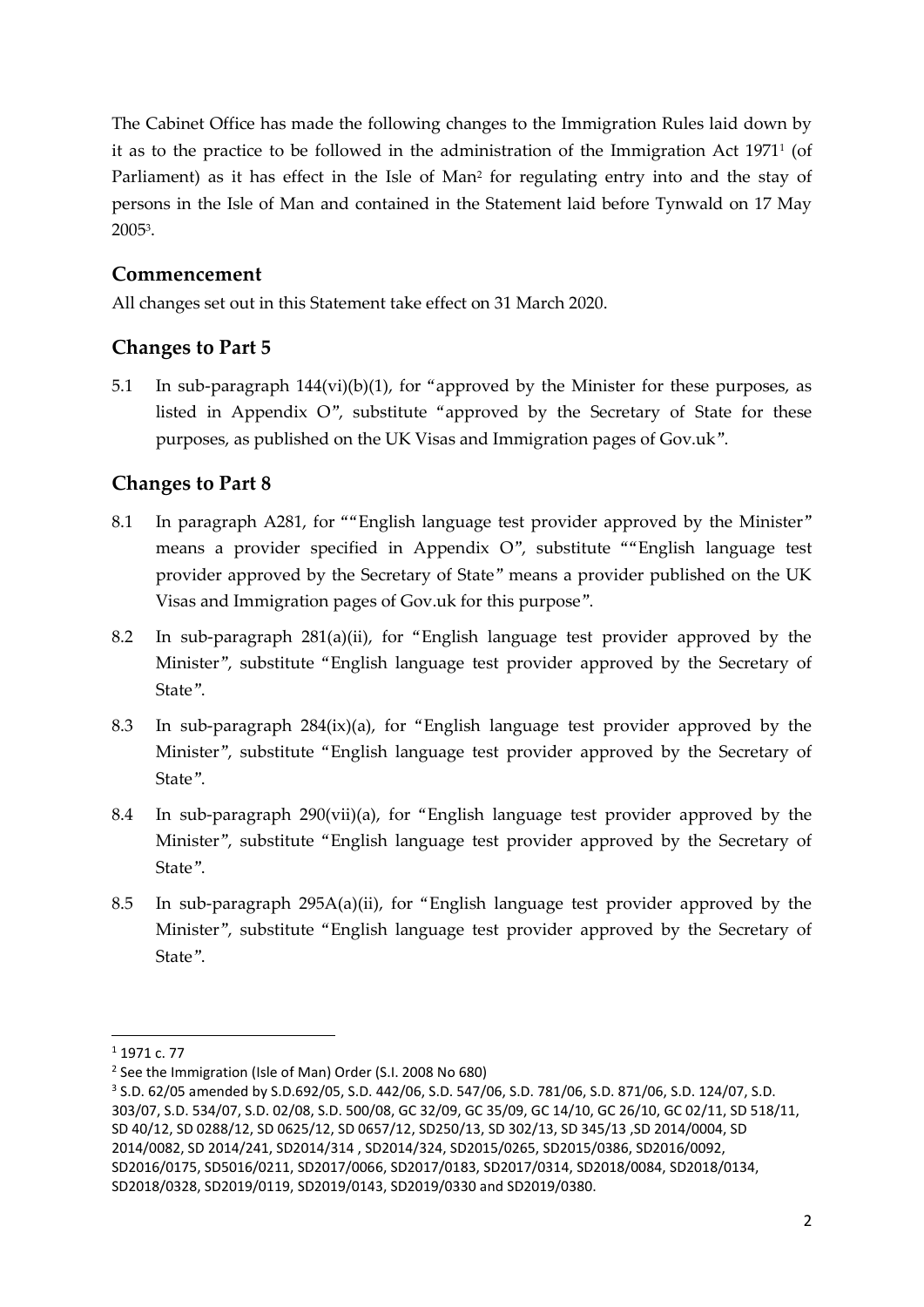### **Changes to Part 9**

- 9.1 In paragraph 320, for sub-paragraph  $(7B)(ii)$ , substitute -
	- "(ii) used Deception in an application for entry clearance, leave to enter or remain, or in order to obtain documents from the Minister or a third part required in support of the application more than 10 years ago;".
- 9.2 In paragraph 322, for sub-paragraph (3), substitute—
	- "(3) failure to comply with any conditions attached to the current or a previous grant of leave to enter or remain, unless leave has been granted in the knowledge of a previous breach;".

### **Changes to Appendix A**

- A1. In paragraph 118,—
	- (i) in sub-paragraph (b)(ii)(6), for "as listed in Appendix  $O$ ", substitute "as published on the UK Visas and Immigration pages of Gov.uk";
	- (ii) in sub-paragraph (b)(iii)(5), for "approved by the Minister for these purposes as listed in Appendix O", substitute "approved by the Secretary of State for these purposes as published on the UK Visas and Immigration pages of Gov.uk";
	- (iii) in sub-paragraph (v), for "approved by the Minister", substitute "approved by the Secretary of State".

### **Changes to Appendix EU**

- EU1. For paragraph EU10, substitute—
	- "EU10 (1) An application will be rejected as invalid where it does not meet the requirements in paragraph EU9.
		- (2) In paragraph 34BB of these Rules, sub-paragraphs (3) to (5) do not apply to applications made under this Appendix.".
- EU2. In paragraph EU16—
	- (a) in sub-paragraph  $(c)(i)(bb)$ , after "had indefinite leave to enter or remain", insert "or limited leave to enter or remain"; and
	- (b) at the beginning of sub-paragraph (c)(ii)(aa), insert, "in respect of conduct committed before the specified date,".
- EU3. In Annex 1, in the definition of "dependent parent", in sub-paragraph (b), after "subparagraph (a)(i)", insert "or (a)(ii)".
- EU4. In Annex 1, in the definition of "deportation order", for sub-paragraph (b), substitute—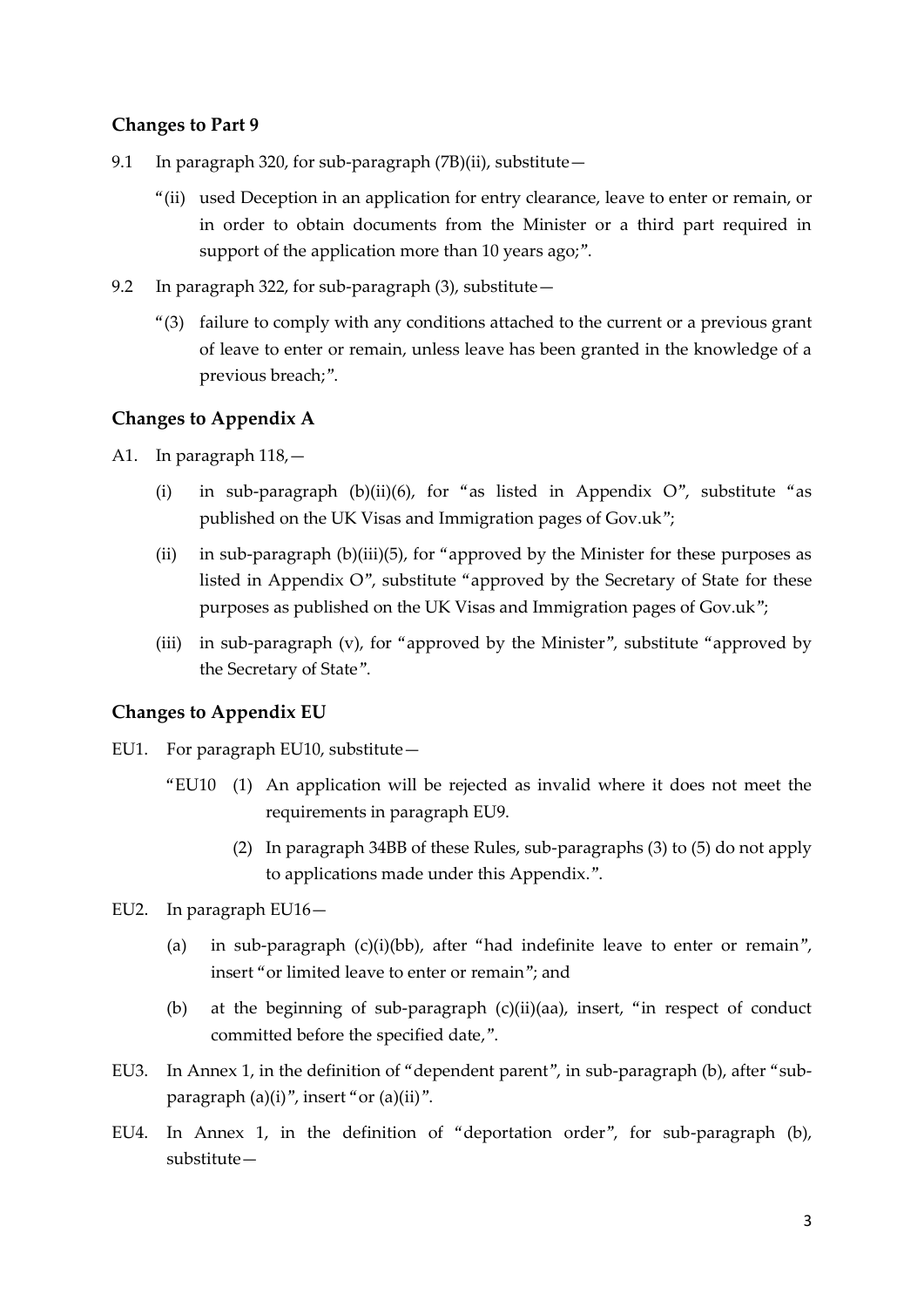- "(b) an order made under section 5(1) of the Immigration Act 1971 by virtue of section 3(5) or section 3(6) of that Act in respect of  $-$ 
	- (i) conduct after the specified date; or
	- (ii) conduct committed before the specified date , where the Minister has decided that the deportation order is justified on the grounds of public policy, public security or public health in accordance with regulation 28 of the EEA Regulations, irrespective of whether the EEA Regulations apply to the person (except that in regulation 28 for "with a right of permanent residence under regulation 17" and "has a right of permanent residence under regulation 17" read "who meets the requirements of paragraph EU11 or EU12 of Appendix EU to the Immigration Rules"; and for "an EEA decision" read "a deportation decision")".
- EU5. In Annex 1, in the definition of "evidence of birth", in sub-paragraph (a), after "in sub-paragraph  $(a)(i)$ ", insert "or  $(a)(ii)$ ".
- EU6. In Annex 1, in the definition of "exclusion decision", in sub-paragraph (b), for the words "irrespective" to the end, substitute "irrespective of whether the EEA Regulations apply to that person (except that in regulation 28 for "with a right of permanent residence under regulation 17" and "has a right of permanent residence under regulation 17" read "who meets the requirements of paragraph EU11 or EU12 of Appendix EU to the Immigration Rules"; and for "an EEA decision" read "an exclusion direction")".
- EU7. In Annex 1, in the definition of "family member of a qualifying British citizen", after sub-paragraph (b), insert—
	- "(c) (where the applicant does not rely on having a documented right of permanent residence, on having completed a continuous qualifying period in the UK and Islands of 5 years, or on being a family member who has retained the right of residence by virtue of a relationship with a qualifying British citizen) the family relationship continues to exist at the date of application".
- EU8. In Annex 1, in the definition of "person with a derivative right to reside", omit the first occurrence of "in the Isle of Man".
- EU9. In Annex 1, in the definition of "required evidence of family relationship", in subparagraph (e)(i), for "(or did so for the period relied upon)", substitute "(or did so for the period of residence relied upon)".
- EU10. In Annex 1, in the definition of "required proof of entitlement to apply from outside the UK and Islands"—
	- (a) in sub-paragraph (a), for "Isle of Man", substitute "UK and Islands"; and
	- (b) in the paragraph after sub-paragraph (b), omit "obtain or".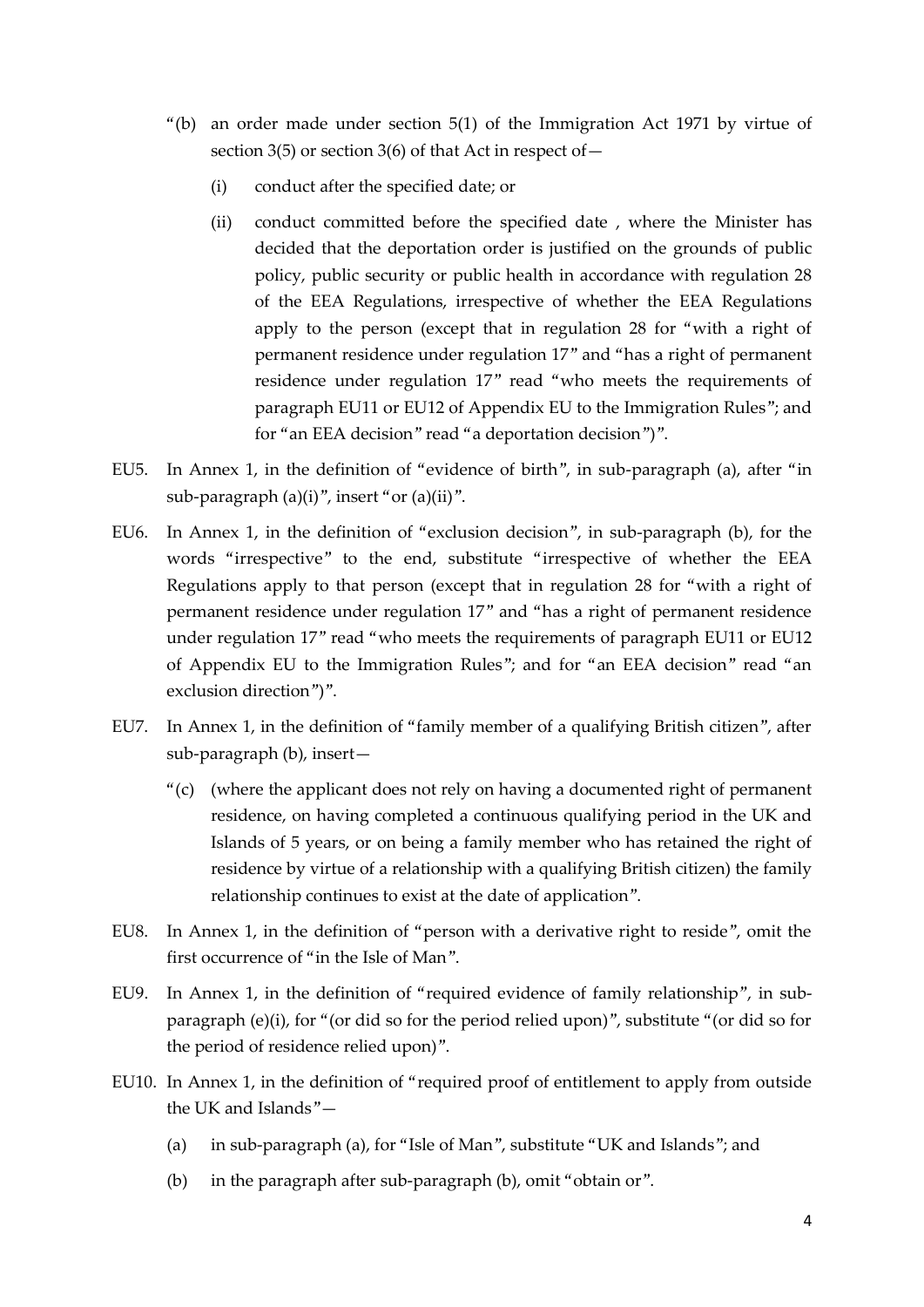EU11. In Annex 1, for the definition of "UK or CI deportation order", substitute—

| "UK or CI<br>deportation Order | a deportation order as defined in paragraph 3(6) of Schedule 4 to<br>the Immigration Act 1971 that was made- |
|--------------------------------|--------------------------------------------------------------------------------------------------------------|
|                                | (a) in respect of conduct committed after the specified date; or                                             |
|                                | (b) in respect of conduct committed before the specified date,                                               |
|                                | where the Minister is satisfied that the order is justified on the                                           |
|                                | grounds of public policy, public security or public health in                                                |
|                                | accordance with regulation 28 of the EEA Regulations, irrespective                                           |
|                                | of whether the EEA Regulations apply to that person (except that in                                          |
|                                | regulation 28 for "with a right of permanent residence under                                                 |
|                                | regulation 17" and "has a right of permanent residence under                                                 |
|                                | regulations 17" read "who meets the requirements of paragraph                                                |
|                                | EU11 or EU12 of Appendix EU to the Immigration Rules"; and for                                               |
|                                | "an EEA decision" read "a deportation decision")".                                                           |

EU12. In Annex 1, for the definition of "UK or CI exclusion decision", substitute—

| "UK or CI exclusion<br>decision | a direction given by the relevant authority in the UK or Channel<br>Islands that a person must be refused entry to the jurisdiction |
|---------------------------------|-------------------------------------------------------------------------------------------------------------------------------------|
|                                 | concerned on the grounds that that person's presence there would<br>not be conducive to the public good -                           |
|                                 | (a) in respect of conduct committed after the specified date; or                                                                    |
|                                 | (b) in respect of conduct committed before the specified date,                                                                      |
|                                 | where the Minister is satisfied that the order is justified on the                                                                  |
|                                 | grounds of public policy, public security or public health in                                                                       |
|                                 | accordance with regulation 28 of the EEA Regulations, irrespective                                                                  |
|                                 | of whether the EEA Regulations apply to that person (except that in                                                                 |
|                                 | regulation 28 for "with a right of permanent residence under                                                                        |
|                                 | regulation 17" and "has a right of permanent residence under                                                                        |
|                                 | regulations 17" read "who meets the requirements of paragraph                                                                       |
|                                 | EU11 or EU12 of Appendix EU to the Immigration Rules"; and for                                                                      |
|                                 | "an EEA decision" read "an exclusion direction")".                                                                                  |
|                                 |                                                                                                                                     |

EU13. In Annex 2, in paragraph A2.2—

(a) in sub-paragraph (a), for "invite the applicant to", substitute "request that the applicant";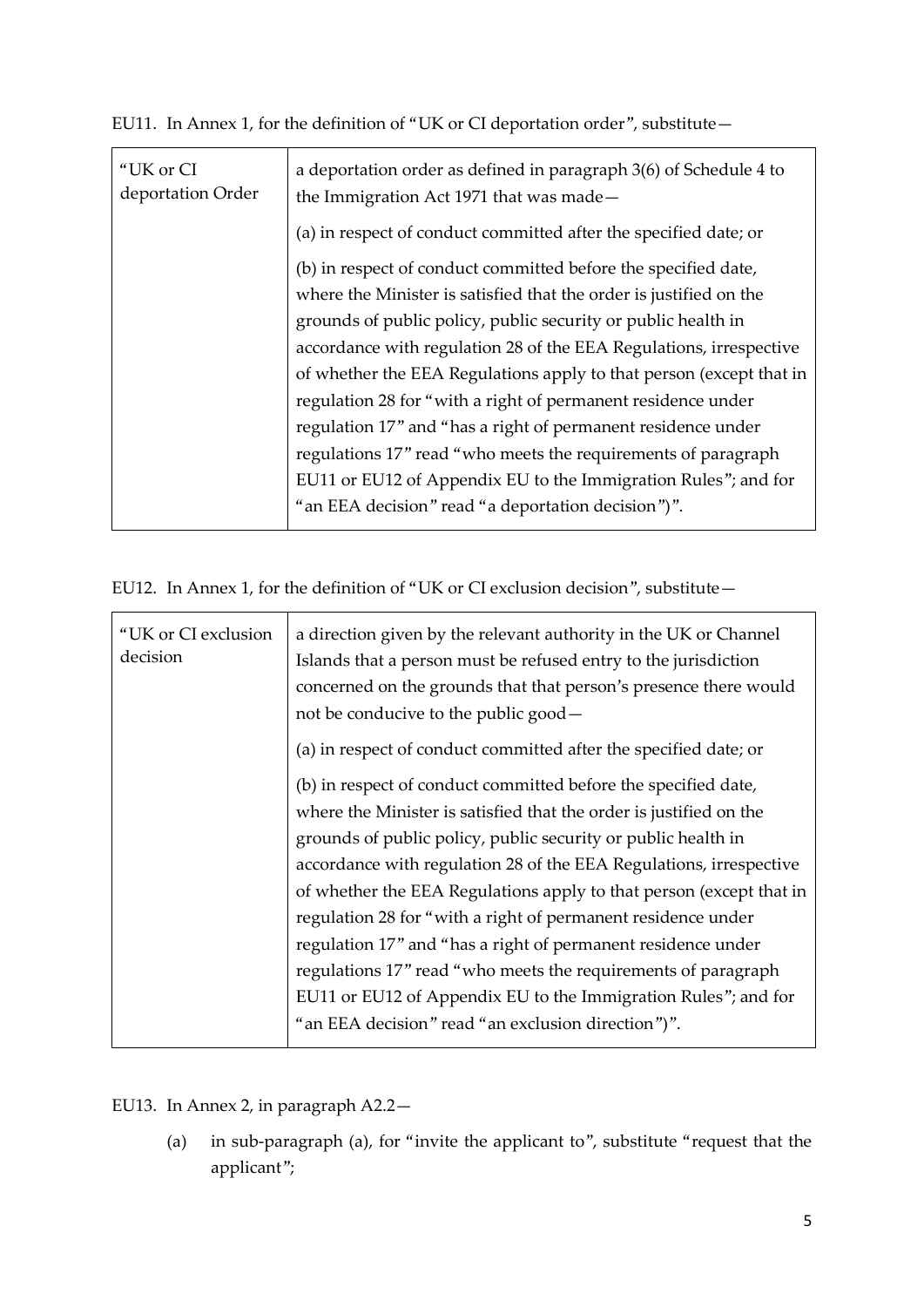- (b) in sub-paragraph (b), for "invite P to", substitute "request that  $P$ ";
- (c) in sub-paragraph (c)(i), after "fails", insert, "within a reasonable timeframe specified in the request"; and
- (d) in sub-paragraph (c)(ii), for "an invitation", substitute "a request".

#### **Changes to Appendix EU (Family Permit)**

- EUFP1. In paragraph FP1., for "apply", substitute "applies".
- EUFP2. For sub-paragraph FP7(3)(b)(ii)(aa), substitute $-$ 
	- "(aa) in respect of conduct committed before the **specified date**, on grounds of public policy, public security or public health in accordance with regulation 28 of the EEA Regulations, irrespective of whether those Regulations apply to that person (except that in regulation 28 for "with a right of permanent residence under regulation 17" and "has a right of permanent residence under regulation 17" read "who has indefinite leave to enter or remain or who meets the requirements of paragraph EU11 or EU12 of Appendix EU to the Immigration Rules", and for "EEA decision" read "a decision under paragraph FP7 of Appendix EU (Family Permit) to the Immigration Rules"); or".
- EUFP3. In Annex 1, in the definition of "deportation order", for sub-paragraph (b), substitute—
	- "(b) an order made under section 5(1) of the Immigration Act 1971 by virtue of section 3(5) or section 3(6) of that Act of that Act in respect of  $-$ 
		- (i) conduct committed after the **specified date**; or
		- (ii) conduct committed before the specified date where the Minister has decided that the deportation order is justified on the grounds of public policy, public security or public health in accordance with regulation 28 of the EEA Regulations, irrespective of whether the EA Regulations apply to the person (except that in regulation 28 for "with a right of permanent residence under regulation 17" and "has a right of permanent residence under regulation 17" read "who has indefinite leave to enter or remain or who meets the requirements of paragraph EU11 or EU12 of Appendix EU to the Immigration Rules"; and for "an EEA decision" read "a deportation decision")".
- EUFP4. In Annex 1, in the definition of "exclusion decision", for sub-paragraph (b), substitute—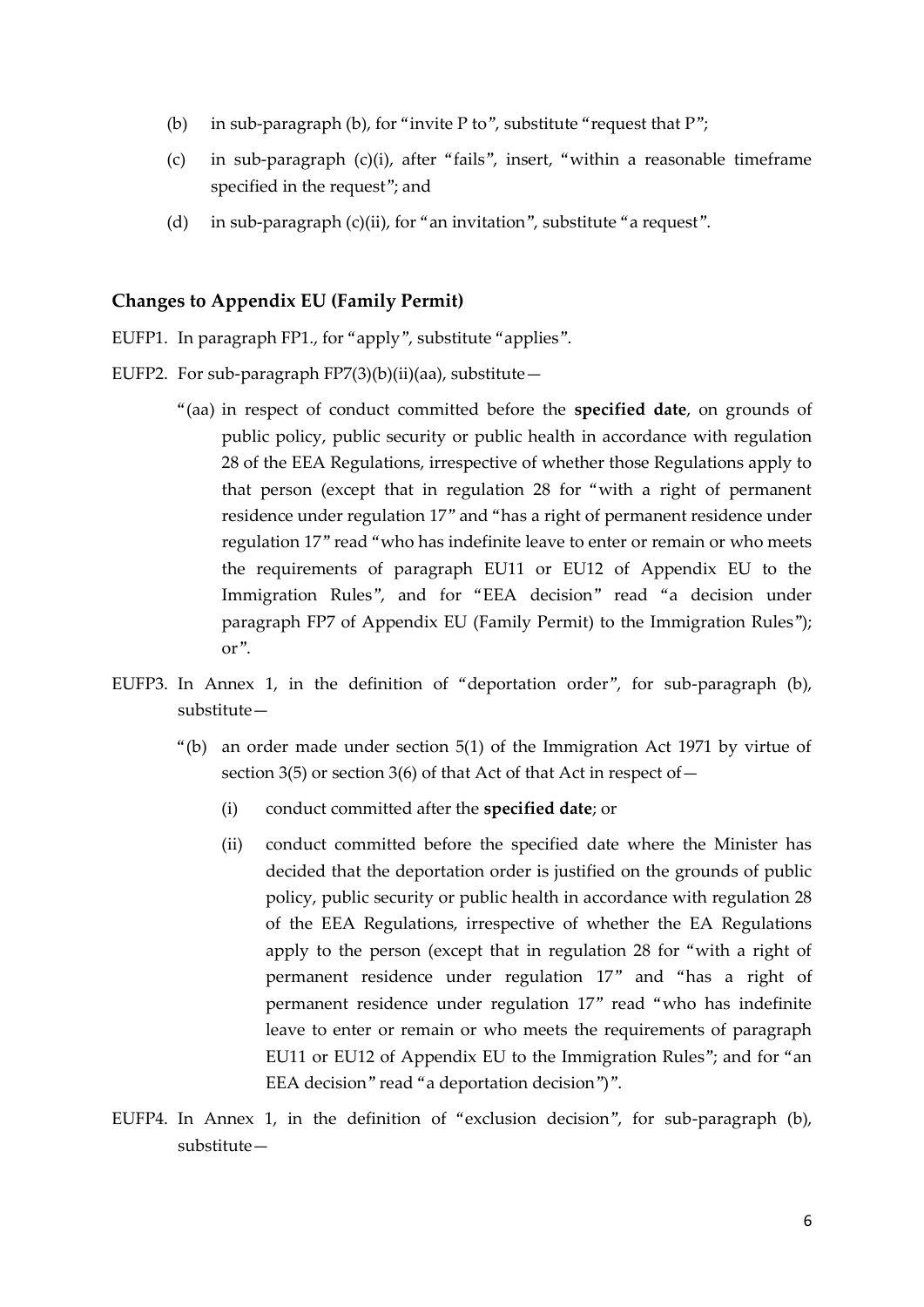- "(b) in respect of conduct committed before the specified date, where the Minister is satisfied that the direction is justified on grounds of public policy, public security or public health in accordance with regulation 28 of the EEA Regulations, irrespective of whether the EEA Regulations apply to that person (except that in regulation 28 for "with a right of permanent residence under regulation 17" and "has a right of permanent residence under regulation 17" read "who has indefinite leave to enter or remain or who meets the requirements of paragraph EU11 or EU12 of Appendix EU to the Immigration Rules"; and for "an EEA decision" read "an exclusion direction")".
- EUFP5. In Annex 1, in the definition of "relevant naturalised British citizen", in subparagraph (c), for "comes within sub-paragraph (b)", substitute "comes within subparagraph (a) or (b)".

EUFP6. In Annex 1, for the definition of "UK or CI deportation order", substitute—

| "UK or CI<br>deportation Order | a deportation order as defined in paragraph 3(6) of Schedule 4 to<br>the Immigration Act 1971 that was made- |  |  |
|--------------------------------|--------------------------------------------------------------------------------------------------------------|--|--|
|                                | (a) in respect of conduct committed after the specified date; or                                             |  |  |
|                                | (b) in respect of conduct committed before the specified date,                                               |  |  |
|                                | where the Minister is satisfied that the order is justified on the                                           |  |  |
|                                | grounds of public policy, public security or public health in                                                |  |  |
|                                | accordance with regulation 28 of the EEA Regulations, irrespective                                           |  |  |
|                                | of whether the EEA Regulations apply to that person (except that in                                          |  |  |
|                                | regulation 28 for "with a right of permanent residence under                                                 |  |  |
|                                | regulation 17" and "has a right of permanent residence under                                                 |  |  |
|                                | regulations 17" read "who meets the requirements of paragraph                                                |  |  |
|                                | EU11 or EU12 of Appendix EU to the Immigration Rules"; and for                                               |  |  |
|                                | "an EEA decision" read "a deportation decision")".                                                           |  |  |
|                                |                                                                                                              |  |  |

EUFP7. In Annex 1, for the definition of "UK or CI exclusion decision", substitute—

| "UK or CI exclusion | a direction given by the relevant authority in the UK or Channel |
|---------------------|------------------------------------------------------------------|
| decision            | Islands that a person must be refused entry to the jurisdiction  |
|                     | concerned on the grounds that that person's presence there would |
|                     | not be conducive to the public good —                            |
|                     | (a) in respect of conduct committed after the specified date; or |
|                     | (b) in respect of conduct committed before the specified date,   |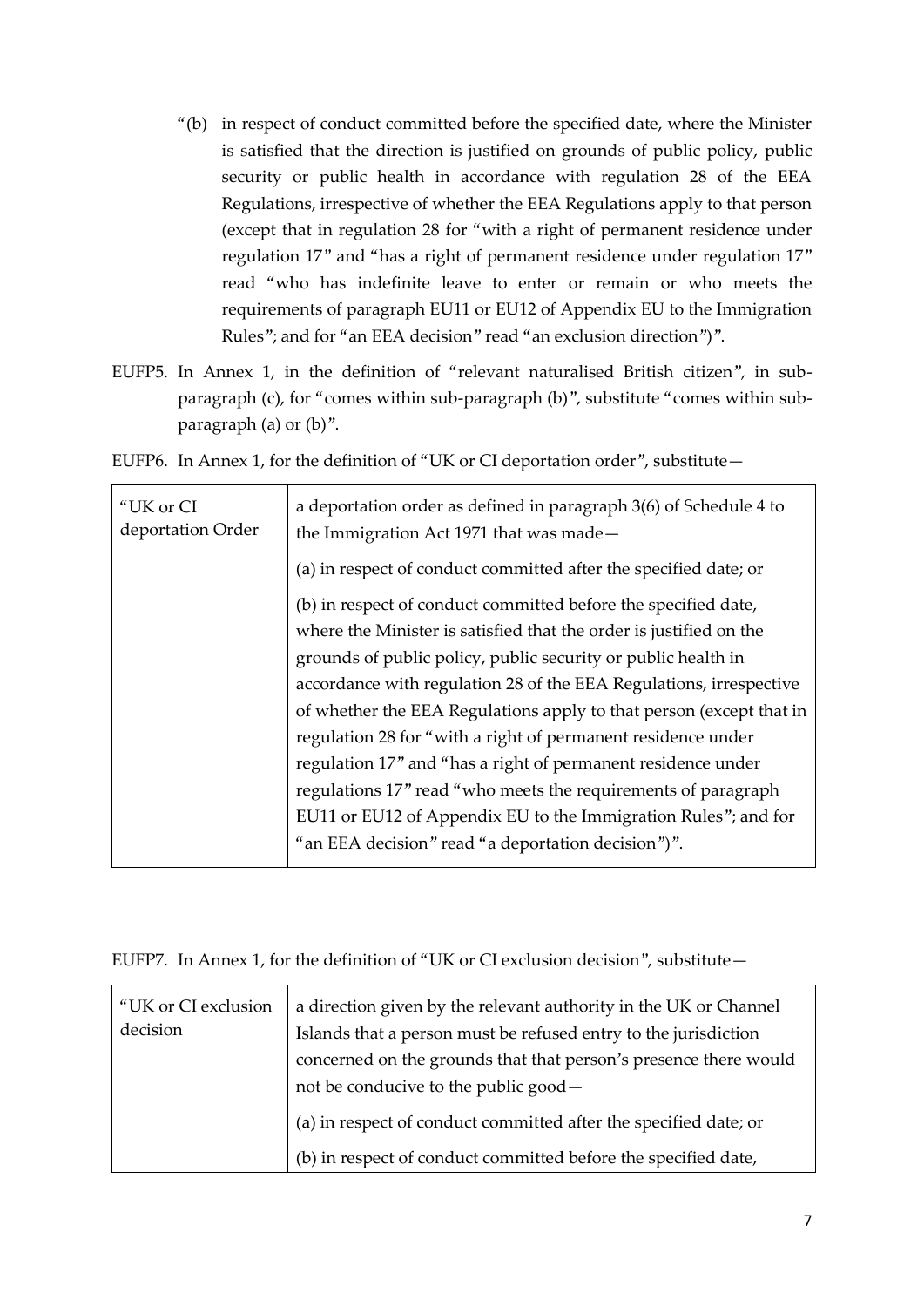| where the Minister is satisfied that the order is justified on the  |
|---------------------------------------------------------------------|
| grounds of public policy, public security or public health in       |
| accordance with regulation 28 of the EEA Regulations, irrespective  |
| of whether the EEA Regulations apply to that person (except that in |
| regulation 28 for "with a right of permanent residence under        |
| regulation 17" and "has a right of permanent residence under        |
| regulations 17" read "who meets the requirements of paragraph       |
| EU11 or EU12 of Appendix EU to the Immigration Rules"; and for      |
| "an EEA decision" read "an exclusion direction")".                  |
|                                                                     |

EUFP8. In Annex 2, for paragraph A2.2, substitute—

- "A2.2 (1) For the purposes of deciding whether the applicant meets the eligibility requirements for entry clearance, the immigration officer, or entry clearance officer may—
	- (a) request that the applicant provide further information or evidence that they meet those requirements; or
	- (b) request that the applicant be interviewed by the immigration officer or entry clearance officer in person, by telephone, by video-telecommunications link or over the internet.
	- (2) For the purposes of deciding whether the applicant meets the eligibility requirements for entry clearance, the immigration officer or the entry clearance officer may—
		- (a) request that the relevant EEA citizen on whom the applicant relies as being his or her family member provide information or evidence about his or her relationship with the applicant; or
		- (b) request that the relevant EEA citizen on whom the applicant relies as being his or her family member to be interviewed by the immigration officer or the entry clearance officer in person, by telephone, by video-telecommunications link or over the internet.
	- (3) If the applicant or (as the case may be) the relevant EEA citizen—
		- (a) fails within a reasonable timeframe specified in the request to provide the information or evidence requested; or
		- (b) on at least 2 occasions, fails to comply with a request to attend an interview in person or with other arrangements to be interviewed,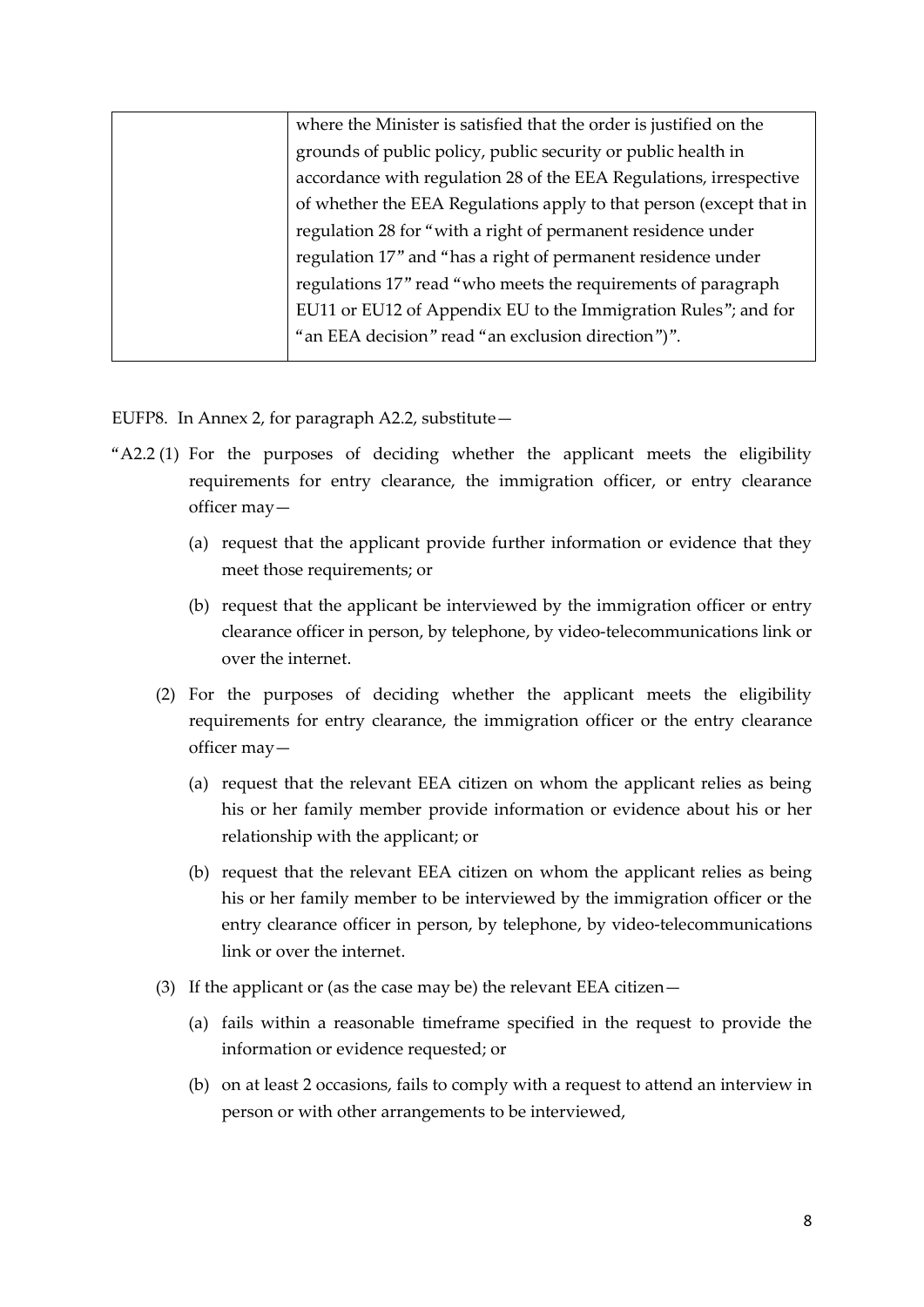the immigration officer or the entry clearance officer may draw any factual inferences about whether the applicant meets the eligibility requirements for entry clearance as appear appropriate in the circumstances.

- (4) The immigration officer or the entry clearance officer may decide, following the drawing of a factual inference under sub-paragraph (3), that the applicant does not meet the eligibility requirements for entry clearance.
- (5) The immigration officer or the entry clearance officer must not decide that the applicant does not meet the eligibility requirements for entry clearance on the sole basis that the applicant or the relevant EEA citizen failed on at least 2 occasions to comply with an invitation to be interviewed.".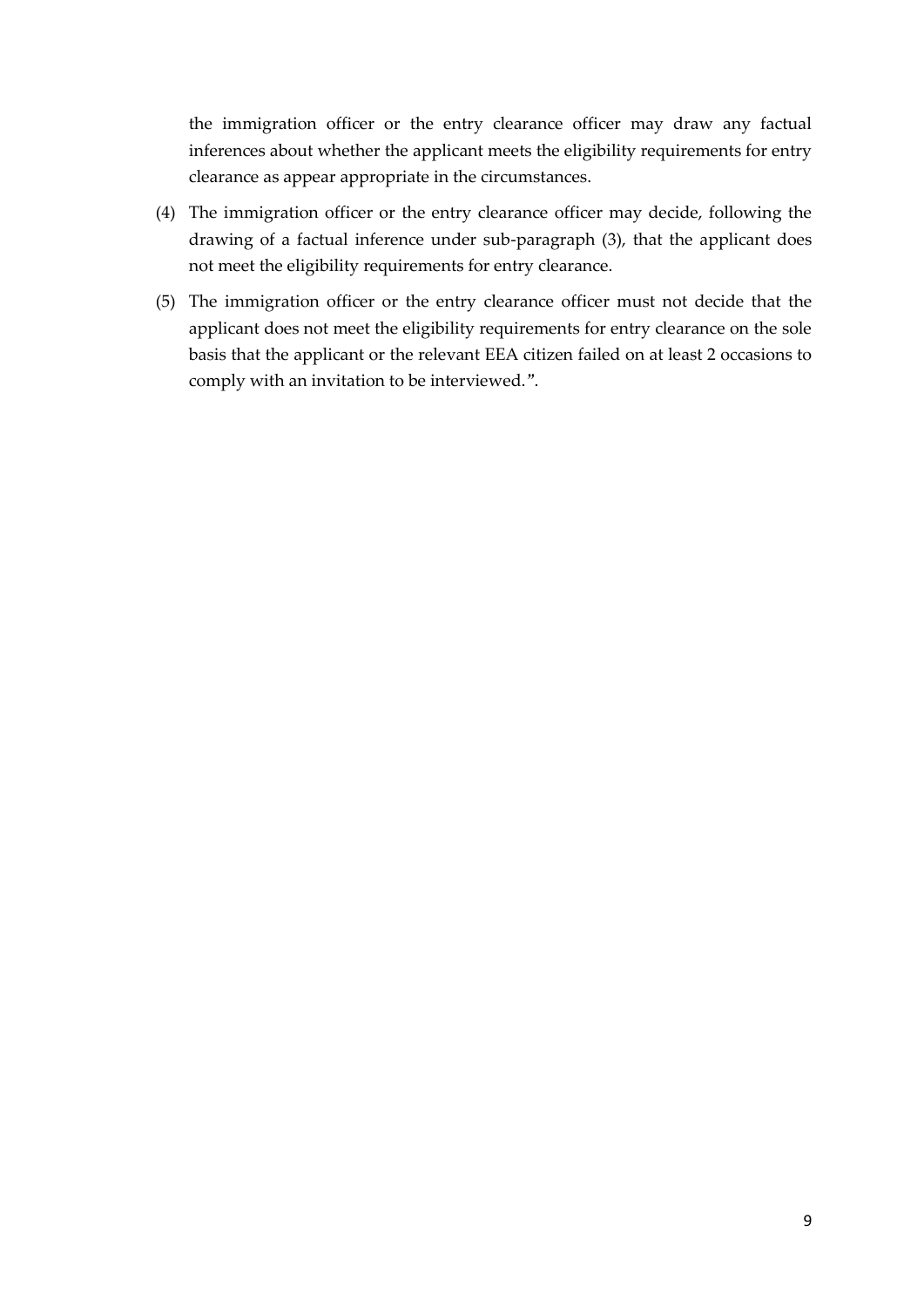# **Changes to Appendix W**

W1. In Table 1 of Part 7, in the row beginning with SOC code 2425, in the final column, insert "Yes".

W2. In Table 4 of Part 7, for the row beginning with SOC code 5434, substitute-

| "5434 | Chefs | Head Chef<br>$\bullet$<br>Sous Chef<br>$\bullet$<br>Chef de Partie / Pastry Chef<br>$\bullet$<br>Commis Chef<br>$\bullet$ | $\bullet$<br>$\bullet$<br>$\bullet$<br>$\bullet$<br>$\bullet$ | Requisitions or purchases<br>and examines foodstuffs<br>from suppliers to ensure<br>quality;<br>plans menus, prepares,<br>seasons and cooks foodstuffs<br>or oversees their preparation<br>and monitors the quality of<br>finished dishes;<br>supervises, organises and<br>instructs kitchen staff and<br>manages the whole kitchen<br>or an area of the kitchen;<br>ensures relevant hygiene and<br>health and safety standards<br>are maintained within the<br>kitchen;<br>plans and co-ordinates<br>kitchen work such as<br>fetching, clearing and<br>cleaning of equipment and<br>utensils. | Head Chef: £29,570<br>Sous Chef: £25,500<br>Chef de Partie / Pastry Chef:<br>£23,000<br>Commis Chef: £21,000 | Yes". |
|-------|-------|---------------------------------------------------------------------------------------------------------------------------|---------------------------------------------------------------|-------------------------------------------------------------------------------------------------------------------------------------------------------------------------------------------------------------------------------------------------------------------------------------------------------------------------------------------------------------------------------------------------------------------------------------------------------------------------------------------------------------------------------------------------------------------------------------------------|--------------------------------------------------------------------------------------------------------------|-------|
|-------|-------|---------------------------------------------------------------------------------------------------------------------------|---------------------------------------------------------------|-------------------------------------------------------------------------------------------------------------------------------------------------------------------------------------------------------------------------------------------------------------------------------------------------------------------------------------------------------------------------------------------------------------------------------------------------------------------------------------------------------------------------------------------------------------------------------------------------|--------------------------------------------------------------------------------------------------------------|-------|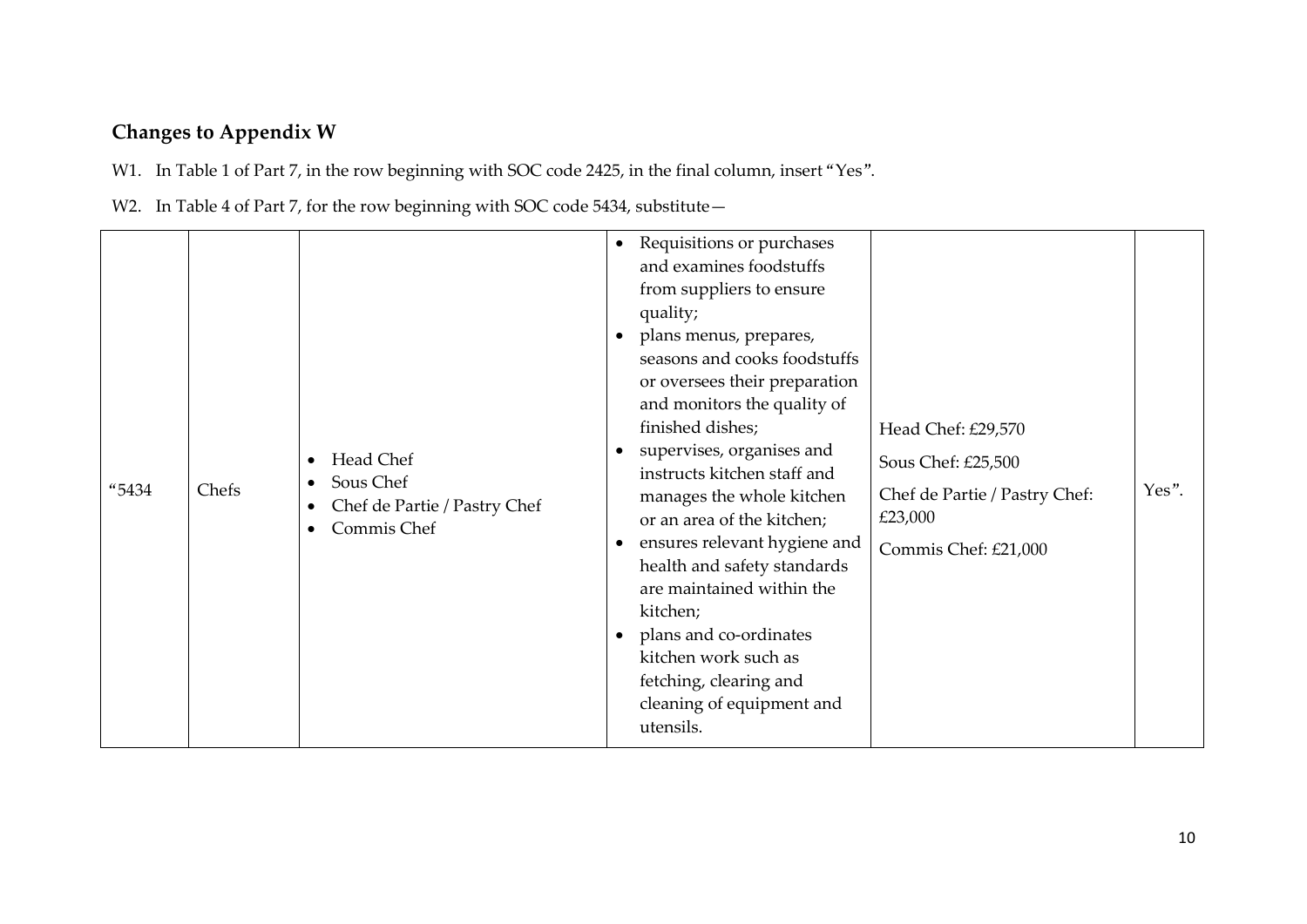| "3531 | Estimators,<br>valuers and<br>assessors | Claims investigator<br>$\bullet$<br>Loss adjuster<br>$\bullet$<br>Marine surveyor<br>$\bullet$<br>Engineering surveyor<br>$\bullet$ | Examines plans, drawings,<br>$\bullet$<br>specifications, parts lists, etc.<br>and specifies the materials<br>and components required;<br>assesses condition, location,<br>desirability and amenities of<br>property to be valued;<br>surveys vessels to ensure<br>$\bullet$<br>compliance with legal and<br>regulatory requirements and<br>international standards;<br>prepares comprehensive<br>estimates of time and costs<br>and presents these in report<br>or tender form;<br>examines insurance<br>$\bullet$<br>documents to assess extent of<br>liability and gathers<br>information about incident<br>from police, medical records,<br>ship's logs etc. and<br>investigates potential<br>fraudulent claims. | £23,100 | £27,500 | Yes". |
|-------|-----------------------------------------|-------------------------------------------------------------------------------------------------------------------------------------|----------------------------------------------------------------------------------------------------------------------------------------------------------------------------------------------------------------------------------------------------------------------------------------------------------------------------------------------------------------------------------------------------------------------------------------------------------------------------------------------------------------------------------------------------------------------------------------------------------------------------------------------------------------------------------------------------------------------|---------|---------|-------|
|-------|-----------------------------------------|-------------------------------------------------------------------------------------------------------------------------------------|----------------------------------------------------------------------------------------------------------------------------------------------------------------------------------------------------------------------------------------------------------------------------------------------------------------------------------------------------------------------------------------------------------------------------------------------------------------------------------------------------------------------------------------------------------------------------------------------------------------------------------------------------------------------------------------------------------------------|---------|---------|-------|

W3. In Table 5 of Part 7, after the row beginning with SOC code 3413, insert-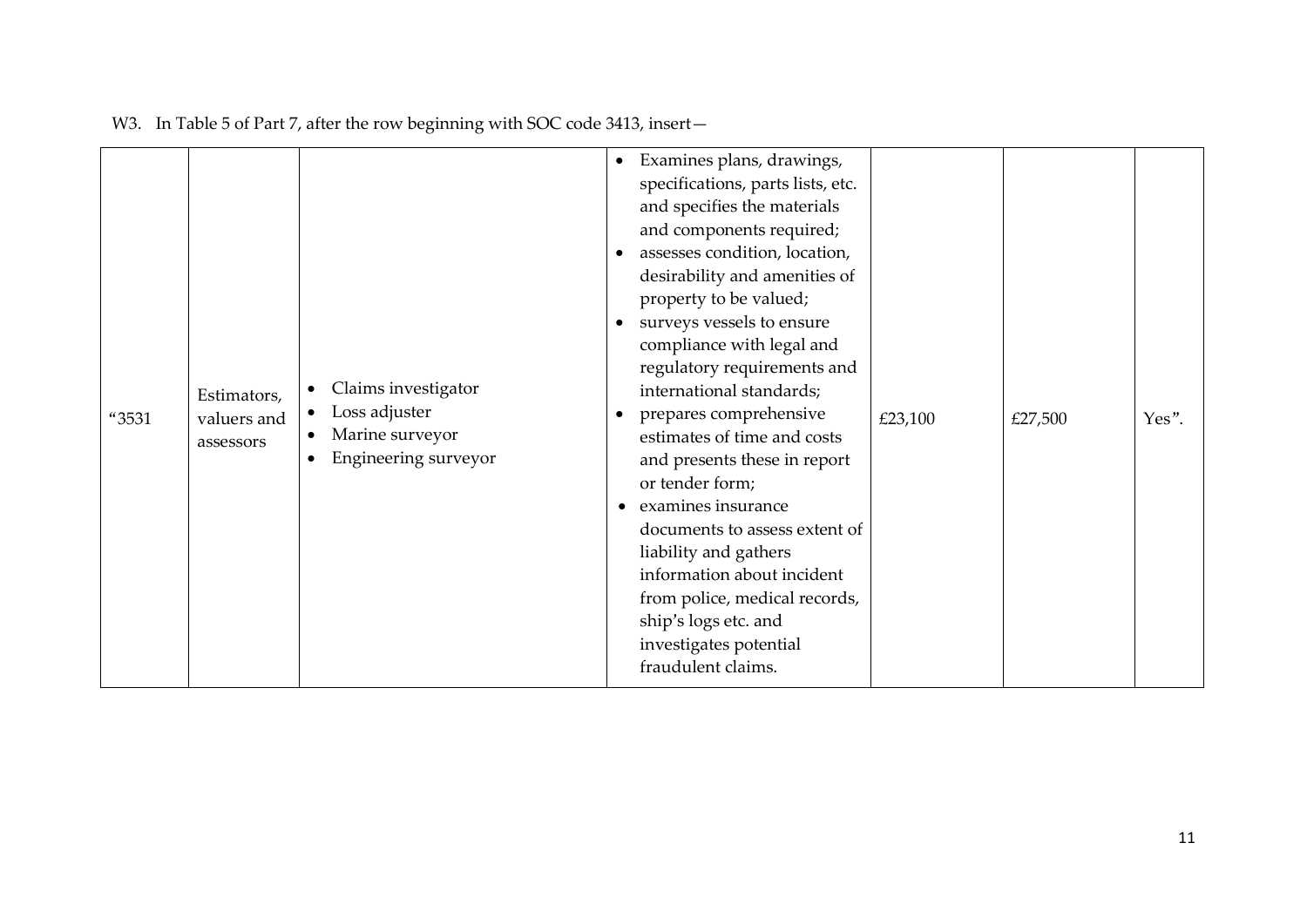| "5119 | Agricultural<br>and fishing<br>trades n.e.c. | Trawler skipper<br>$\bullet$<br>Share fisherman<br>Fish processor<br>$\bullet$ |  | Harvests oysters, mussels,<br>scallops and clams from<br>artificial or sea beds;<br>Navigates and maintains<br>shipping vessels, assists with<br>the shooting, hauling and<br>repairing of fishing nets,<br>prepares, lays and empties<br>baited pots, and guts, sorts<br>and stows fish;<br>Processes fish and shellfish<br>by sorting, cleaning, gutting<br>and separating product from<br>waste material. | £20,800 | Yes". |
|-------|----------------------------------------------|--------------------------------------------------------------------------------|--|--------------------------------------------------------------------------------------------------------------------------------------------------------------------------------------------------------------------------------------------------------------------------------------------------------------------------------------------------------------------------------------------------------------|---------|-------|
|-------|----------------------------------------------|--------------------------------------------------------------------------------|--|--------------------------------------------------------------------------------------------------------------------------------------------------------------------------------------------------------------------------------------------------------------------------------------------------------------------------------------------------------------------------------------------------------------|---------|-------|

W4. In Table 5 of Part 7, after the row beginning with SOC code 4161, insert-

**MADE 24 February 2020**

### **HOWARD QUAYLE**

*Minister for the Cabinet Office*